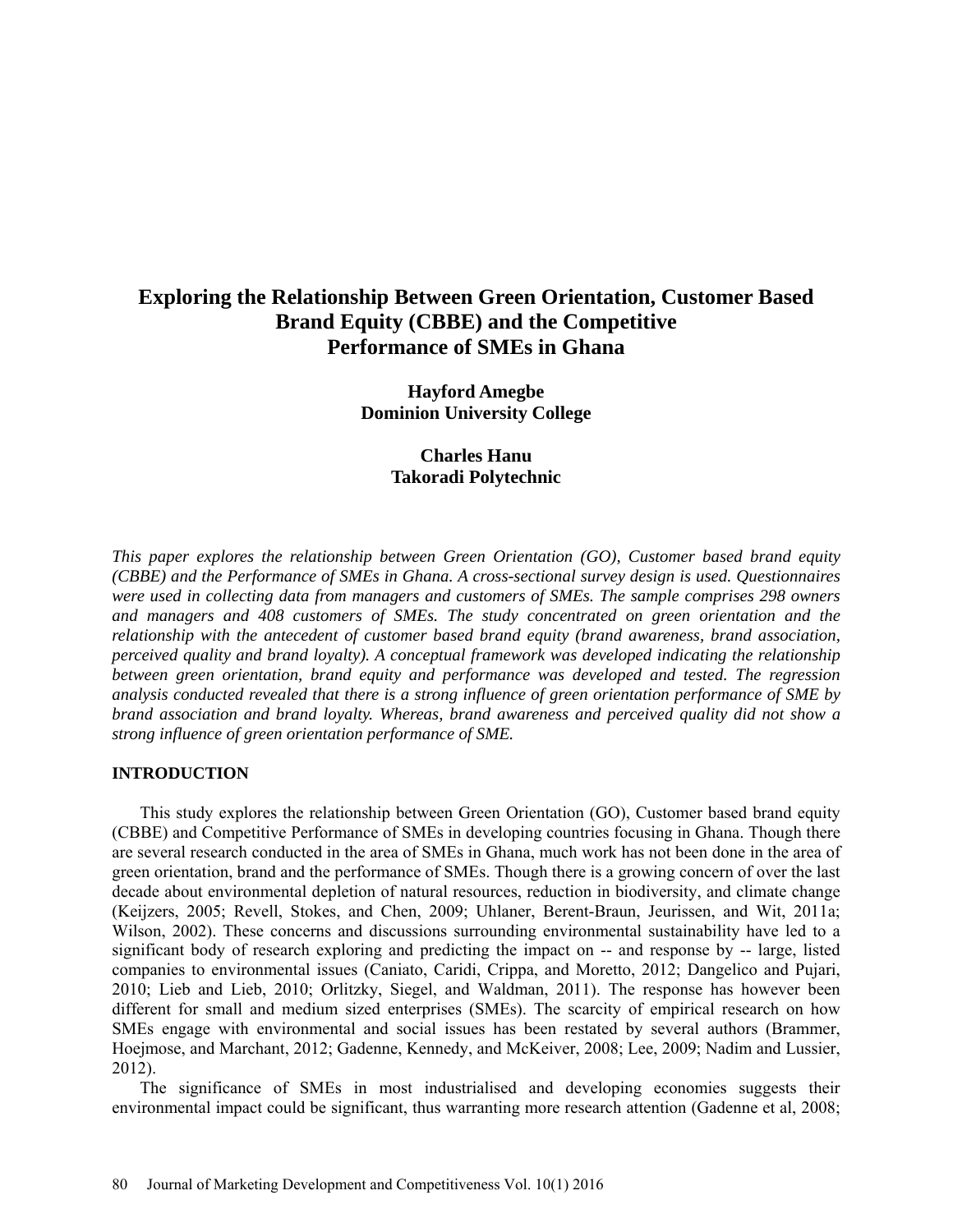Purvis, Drake, Hunt, and Millard, 2000; Revell and Blackburn, 2007). Although environmental sustainability among SMEs has been identified as a critical issue, the volume and quality of research required driving changes in behaviour and practice does not reflect its significance (Redmond, Walker, and Giles, 2010). It is against this background that the researcher is motivated in looking at the relationship between Green orientation (GO), Customer based brand equity (CBBE) and performance the performance of SMEs in Ghana.

The rest of the paper is structured as follows. The second section provides a statement of the problem and the third section outlines the objectives of the study. The fourth section then reviews the relevant literature on green orientation, CBBE concept, the performance of SMEs from which hypothesised relationship of the constructs are derived. This is followed by the methodology that was used in executing the study. This section elaborates on the sampling methods and the reasons for the adoption of that method, and the sample size and characteristics. The sixth section outlines the results and discussions of the findings in accordance with the objectives of the study. Conclusions and suggestions for future research are provided in section seven and eight, respectively.

#### **STATEMENT OF THE PROBLEM**

Many attempts to engage small and medium sized enterprises (SMEs) in environmental stewardship have had little or no success (UK Round Table on Sustainable Development, 1999). One problem is that many SMEs consider their environmental impact to be minor or even insignificant. The 'real' polluters are the multinationals. Evidence suggests the contrary (Hillary, 1995; ECOTEC, 1998; UK Round Table on Sustainable Development, 1999). Consequently, the success of any initiative aimed at changing SME environmental practice also involves bridging an information gap: to sensitize, inform or even educate SMEs about their environmental impact.

SMEs are increasingly recognised as the leading vehicle for economic development, and a prime source of employment, revenue generation, innovation and technological advancement in both developed and developing nations (Bosma and Levie, 2010). In Africa, SMEs make up about 90% of all economic activity, and contribute towards more than 50% of employment and GDP (Neneh and van Zyl, 2012). But despite the major role that SMEs play in the economy, scholars have reiterated that SMEs are "hard to reach" and "lagging behind" in terms of environmental sustainability initiatives (Cassells and Lewis, 2011; Groenewegen, 1996; Hillary, 2000; Rutherfoord, Blackburn, and Spence, 2000; Studer, Tsang, Welford, and Hills, 2008).

Whilst many SMEs may individually perceive little or no impact on the environment and may attempt to relieve themselves of any responsibility and the need to act, it has been stated that their collective impact is significant (Cassells and Lewis, 2011; Lewis and Cassells, 2010; Morsing and Perrini, 2009). It is clear that, although an individual firm's environmental footprint may be small, collectively they contribute substantially to environmental damage all over the world (Gadenne et al, 2008; Revell and Blackburn, 2007; Spence, Agyemang, and Rinaldi, 2012). Despite concerns that SMEs are "lagging behind" recent research shows this narrow- minded position amongst SMEs is gradually changing (Revell et al, 2009). Scholars have proposed that SMEs can contribute to solving environmental problems through helping existing institutions in achieving their goals and by creating new, more environmentally sustainable products, services and institutions (York and Venkataraman, 2010)? Due to this, it is important to study the relationship between green orientation, customer based brand equity and whether it has significant impacts on the performance of SMEs to whether the building of brand equity significantly impacts on the performance of SMEs to deserve attention (in terms of resource allocation) from managers of SMEs. Hence, this study provides a comprehensive statistical relationship between green orientation, customer based brand equity and the performance of SMEs.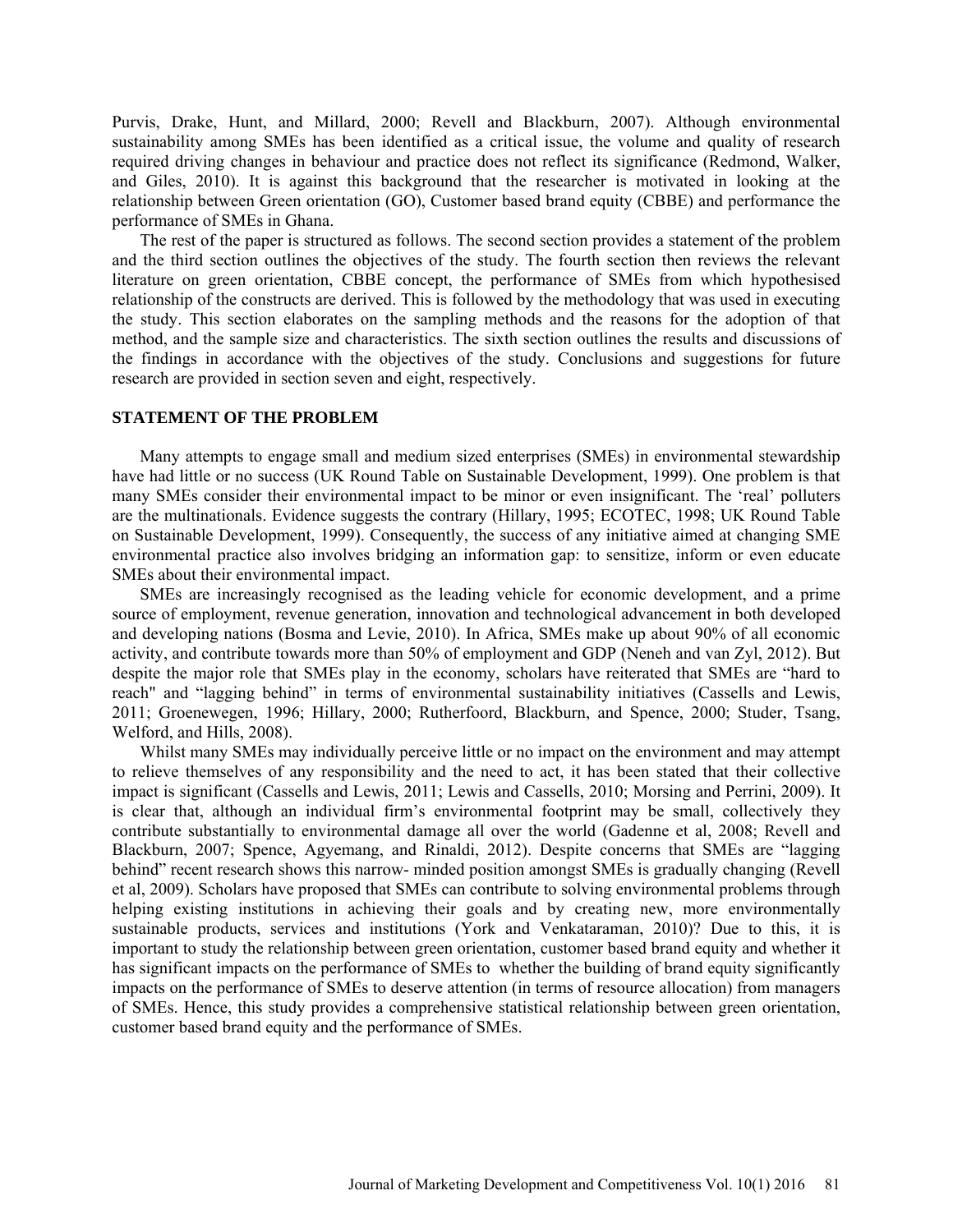#### **OBJECTIVES OF THE STUDY**

The main objective of the study is to examine the relationship between Green Orientation (GO), Customer based brand equity (CBBE) and the Performance of SMEs in Ghana. To achieve the purpose of the study, the following specific objectives are outlined

- To examine the relationship between green orientation and brand loyalty of SMEs
- To examine the relationship between green orientation and perceived quality SMEs
- To examine the relationship between green orientation and brand awareness SMEs
- To examine the relationship between green orientation and brand association SMEs
- To examine the relationship between green orientation and performance of SMEs
- To examine the relationship between green orientation and the antecedents of customer based brand equity (i.e brand awareness, brand association, perceived quality and brand loyalty) and the performance of SMEs

### **HYPOTHESIS AND CONCEPTUAL FRAMEWORK**

The under listed hypotheses are formulated for the study.

- *1. H1.There is a positive relationship between green orientation and brand loyalty of SMEs.*
- *2. H2.There is a positive relationship between green orientation and the perceived quality of SMEs*
- *3. H3.There is a positive relationship between green orientation and brand awareness of SMEs.*
- *4. H4.There is a positive relationship between green orientation and brand association of SMEs*
- *5. H5. There is a positive relationship between green orientation and performance of SMEs*
- 6. *H6.There is a high predictive relationship between the antecedents of brand equity (* $H_{1a}$ *; brand loyalty, H<sub>2b</sub>; perceived quality, H<sub>3c</sub>; brand awareness, -H<sub>4d</sub>; brand association) and the performance of SMEs.*

# **FIGURE 1 CONCEPTUAL FRAMEWORK**



### **LITERATURE REVIEW**

#### **Going Green Marketing**

According to Mourad, M. & Ahmed, E., Y., S., (2012) "Green" has been used as a symbol that represents a lot of brand positioning strategies such as organic, energy efficient and environmental friendly (Parker et al., 2009). They indicated a lot of companies worldwide are adapting a green marketing strategy for many reasons such as, securing themselves against regulations that may be applied, responding to green consumer demands and to compete with other green offerings (Grant, 2008), or changing their whole business philosophy (Polonsky and Rosenberger, 2001). Mourad, M. & Ahmed, E., Y., S., (2012) indicated that most consumers of the green brands use mostly the functional attributes of the green product that are related to its performance, and they derive from it a "functional benefit" that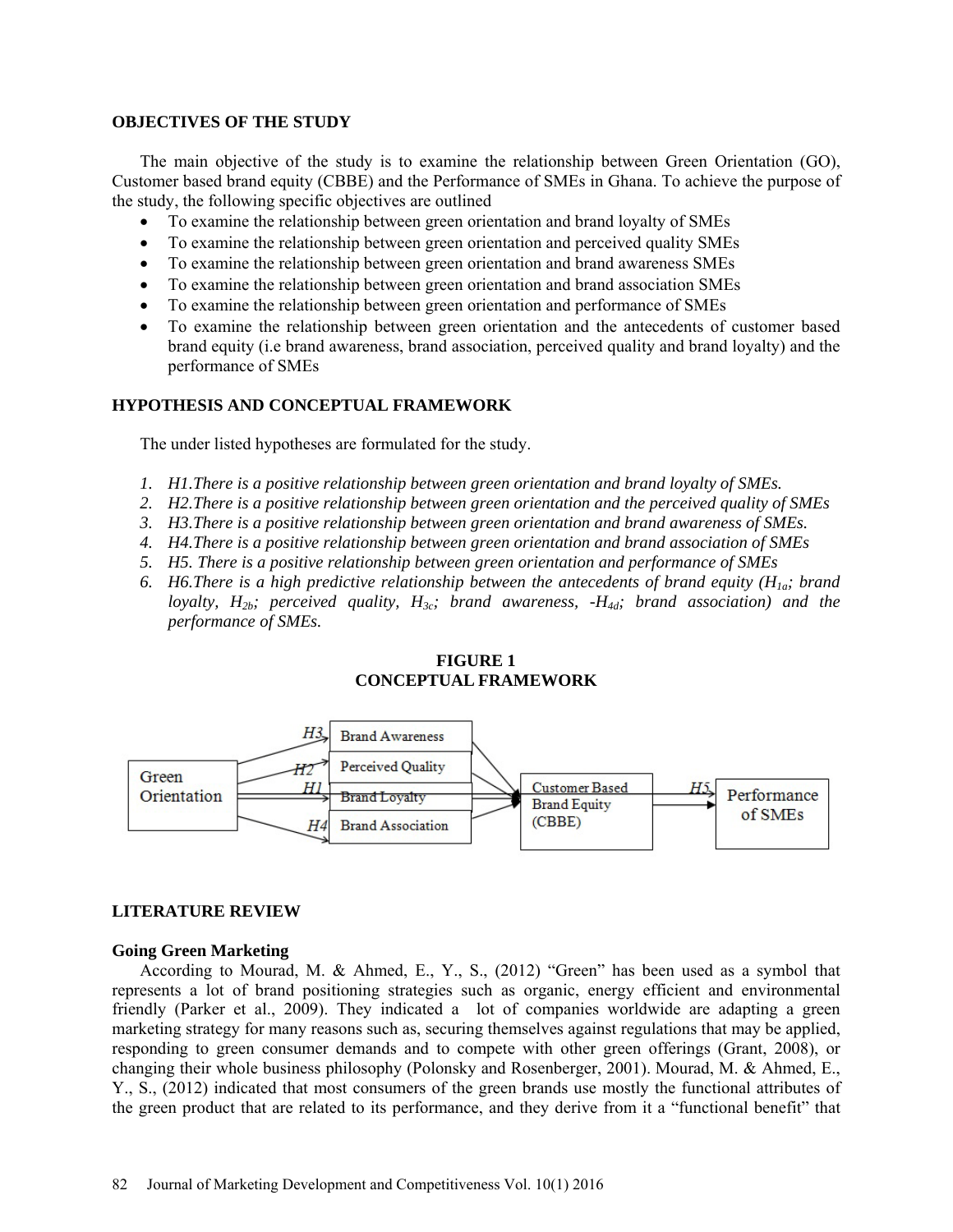makes them experience "environmental care" during their use for the product. In addition, the green products consumers experience "experiential benefits" which results in satisfying their needs to contribute to the welfare of the society. Finally, they gain "symbolic benefits" while using the brand (Rios et al., 2006).

It should be noted that climatic change has been considered of strategic importance to most executives and about 60 percent of them are considering it in the process of developing and marketing new products. Environmental regulations like Kyoto Protocol, the Waste Electronics and Electrical Equipment and Montreal Convention and the consumers' environmental consciousness will highly impact the world's business (Chen et al., 2006). Companies such as Lipton, SC Johnson and Ford are currently designing green products to enhance their business sustainability. The intentions of these companies suggest that there is a paradigm shift toward the environment and society which is driven by the market's product innovation not just the governmental regulations (Berger et al., 2007).

Mourad, M. & Ahmed, E., Y., S., (2012) observed that from a study conducted by Fraj-Andre's et al. (2008), Miles and Covin (2000), Miles and Munilla (1993), Pujari et al. (2003), Shrivastava (1995) and York (2009), there are lots of benefits that the corporations can gain when they integrate the sustainability into their businesses such as efficient use of resources, return on investment, entering new markets, increasing the sales and revenues, enhancing the corporate image, product differentiation and enhanced competitive advantages. Chen et al. (2006) found that the competitive advantage of the firm depends on both the green product and green process innovation.

#### **Green Marketing Concepts and Definitions**

According to Mourad, M. & Ahmed, E., Y., S., (2012), most people believe that green marketing means only promoting products with environmental characteristics such as recyclable, ozone friendly, eco-friendly, while those are just green claims. However, Polonsky (1994), Ottaman (1998), and Chen (2009), observed that Green marketing is a broader concept that covers much more aspects such as consumer goods, industrial goods and services as well. The ultimate goal for green marketing is to create two bottom lines; the first is for profit and the second for social responsibility. However, it is not easy for all companies to market their green products; they should integrate the environmental concepts into all the marketing aspects in order to apply it successfully (Ottman, 1998).

Studies are suggesting that the green marketing activities should be carried out by the organizations to investigate the behaviors and attitudes of green consumers, identify the green markets and apply market segmentation according to the consumers' needs and develop their positioning strategy and green marketing mix (Jain and Kaur, 2006). The activities are specified more by Ottman (2008) as he mentioned some rules to deliver a green marketing message effectively and avoid the pitfalls and seize the opportunities, those know the customer, empowering the customer, transparency in the message, reassure the quality and reconsider the price.

#### **SMES and Green Management**

Where larger firms, often multinational enterprises, have been developing the capabilities needed to achieve the triple bottom line over the last decades, small and medium-sized enterprises (SMEs) often lack the knowledge, expertise, skills, finance and human resources to make the desired changes within organizations (Lee, 2008). In addition, it is often observed that the approaches are narrowly focused to specific features of the production process or the product when the SMEs attempted to change.

Thus, SMEs often have a limited view on the direction of future innovation and tend to tackle green issues in an ad hoc manner (Lee, 2008; Nawrocka, 2008).

With a small sample of Italian industries, Azzone et al. (1997) find the peculiarities of the small firms' resources. These include lack of financial resources to assign to green initiatives, the ability of adapting its own organization from external stimuli, and the absence of an organizational unit specially aimed at managing environmental issues. In a similar vein, with a large sample of Korean industries, Lee (2007, 2008) identifies a current movement of SMEs in green management: SMEs are shifting from a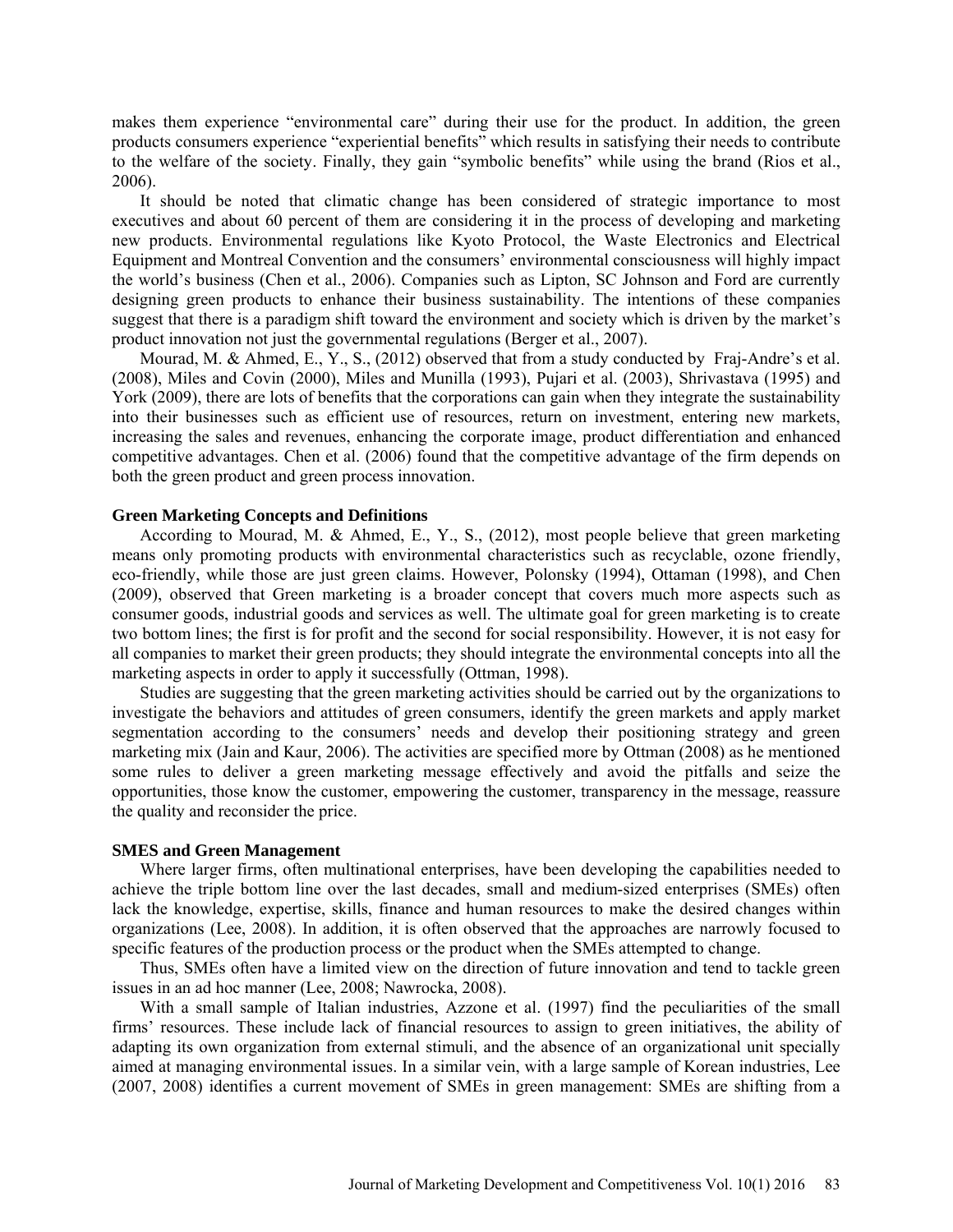command and control approach to a market and competition approach in implementing green management.

Following the EU parliament's approval of the European Union (EU) directives on Waste Electrical and Electronic Equipment (WEEE), Restriction of Hazardous Substances (RoHS), and Eco-design for Energy using products (EuP), a leading group of companies in the electronics and consumer products industry, including Samsung, LG, Sony, Toshiba, NEC, IBM, HP, and Dell, have adopted "green" standards in their supply chain management. Final manufacturers often exercise buying power to pressure their suppliers to achieve superior environmental performance. As part of the RoHS-compliance program, many larger companies are asking their suppliers to verify parts and components compliance to secure compliance of the final products (Cusack and Perrett, 2006). Many of the suppliers over the supply chain are SMEs. At least 80 percent of all global enterprises are considered SMEs, having less than 250 employees (Moore and Manring, 2009).

#### **Green Branding**

Mourad, M. & Ahmed, E., Y., S., (2012) stated that there are several justifications for the adoption of green marketing activities in different industries. Hence, green marketing activities will reflect positively on the company's intangible brand equity (Chen, 2009). Building a strong brand has always been a main objective, since it provides a lot of benefits such as; larger margins, greater opportunities for extension and maintaining strong position against competitors (Delgado-Ballester and Munuera-Aleman, 2005). Chen (2009) has developed a theoretical framework which shows that the green brand equity can be enhanced by green brand image, green satisfaction and green trust. He considered the green brand image, green satisfaction and green trust to be the drivers that increase the green brand equity, in an attempt to find a stand point to evaluate the concepts of green marketing under the new environmental trends. He relied on the definitions of brand image suggested by Keller (1993), Cretu and Brodie (2007) and Padgett and Allen (1997) as a set of perceptions and associations in the mind of the consumer that are linked to the offering. In addition, satisfaction can be defined as a level of pleasure that the consumer reach after the consumption due to fulfilling his desires (Oliver, 1996; Paulssen and Birk, 2007; Ruyter and Bloemer, 1999; Chen, 2009). Aaker (1991) and Keller (1993) developed the foundation for consumer-based brand equity research. From a cognitive psychology approach, Aaker (1991) who explained that "brand equity is the set of brand assets and liabilities that is linked to a brand, its name, and symbol that add to or subtract from the value provided by a product or service to a firm and/or to that firms customers".

These assets are brand awareness, perceived quality, brand associations, brand loyalty and other proprietary assets. Keller (1993) develops an alternative view and defines the concept of consumer -based brand equity as the differential effect of brand knowledge on consumer response to the marketing of the brand. Keller views brand equity in terms of brand awareness and the strength, favourability and uniqueness of brand associations that consumers hold in memory. Following these two approaches, this study uses a consumer-based brand equity measure that consists of four key constructs: brand awareness, perceived quality, brand associations, and brand loyalty.

#### *Brand Awareness*

Brand awareness is the first step to creating brand equity. This dimension refers to whether consumers can recall or recognise a brand and is related to the strength of a brand's presence in consumers' minds (Aaker, 1996). Perceived quality and brand associations are also two key dimensions of brand equity. Perceived quality refers to the perception of the overall quality or superiority of a product or service relative (Keller, 2003), while brand associations are the concepts that have links to the brand name in consumer memory (Keller and Lehmann, 2006). Brand awareness involves linking the brand to different associations in memory (Keller, 2003). Therefore, consumers must first be aware of a brand to later have a set of brand associations (Aaker, 1991). Brand awareness affects the formation and the strength of brand associations, including perceived quality (Keller, 1993; Pitta and Katsanis, 1995; Keller and Lehmann, 2003; Pike et al., 2010).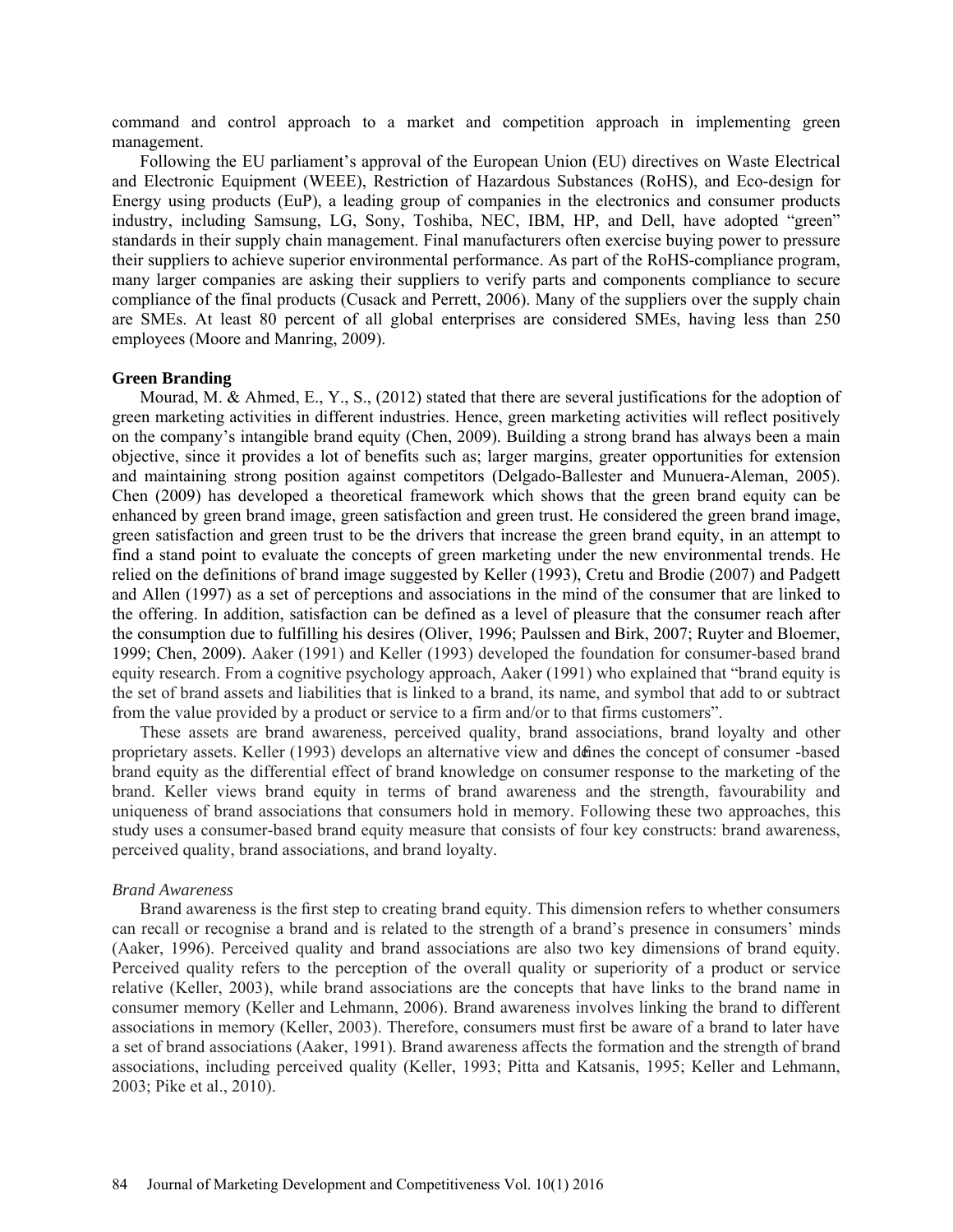#### *Perceived Quality*

Perceived quality is defined as a consumer's evaluation of a brand's overall excellence based on both intrinsic cues (e.g. performance, durability) and extrinsic cues (e.g. brand name, warranty) (Kirmani and Baumgartner, 2000). When consumers perceive a brand to be of high quality, they are more likely to purchase the brand over competing brands, pay a premium price, and choose the brand (Netemeyer et al., 2004). Perceived quality refers to the judgement or perception about the superiority of the product compared to others in the same category or close substitutes. It is the ability of a product to offer the necessary level of satisfaction better than other alternatives. As explained by Baldauf et al. (2003), the quality of a product is a significant resource that enables the firm to achieve competitiveness. When the firm creates a brand, they need to communicate the essence of the brand with the aim of positioning it in the minds of the audience in the marketplace so as to match the characteristics of the brand to the needs and expectations of the consumers. According to Hamann et al. (2007), branding contributes greatly to providing security and assuring customers of the quality of products. The development of powerful brands in a market arises from consistently providing a compelling experience to customers. The experience is achieved through the distribution channels, the product on offer, physical environment, employee behaviour and brand communication. These factors largely contribute to making the brand tangible to consumers (Abimbola and Vallaster, 2007). Having a high-quality brand is not only a prerequisite to being competitive in a market; it enables also the company that owns the brand to become attractive in the marketplace (Urde, 1994). The service encounter provided by the firm to its customers serves as the strongest impression of quality of the brand; hence, every interaction between the firm and its customers affects the brand image (De Chernatony and Drury, 2006).

#### *Brand Association*

According to Lassar et al. (1995), brand association refers to the relative strength of a consumer's positive feelings towards the brand. The interaction between customers and other relevant stakeholders has an influence on the brand equity of the firm. It h as been argued by some researchers that when the customers' experience of a product or brand is positive, the brand becomes stronger and there is a positive reputation of the brand (Abimbola and Vallaster, 2007). A study by Hamann et al. (2007) reveals that buyers often patronize and are also willing to pay premium prices for those products that are branded when they have a choice to select from products that fall into the same category. Buyers eventually identify with the brand and they also form some emotional bond with and sentimental attachment to the brand (Lassar et al., 1995). Consumers use the name of the brand to make inferences about the quality of a product they are not familiar with mainly because the brand name tends to build a reputation of the product as a result of the associations it has by virtue of its name and the utility or value of the product (Lassar et al., 1995). Some researchers (Simmons, 2007) explain that a brand evokes in the mind of customers a certain presence, personality and product or service performance. The associations can be either a functional consequence or a symbolic meaning (O'Loughlin and Szmigin, 2005). According to Balmer and Gray (2003) buyers are usually persuaded to believe in some perceived cordiality associated with a particular brand. Hence, consumers tend to consume the brand and associate themselves with the brand to identify who they are, who they wish to be and/or how they wish to be seen. Brands become competitive in the marketplace as a result of the associations and behaviour of consumers towards them. Simply put, buyers tend to develop relationship with brands and such a relationship substitutes for human interaction between the firm and its customers. According to Delgado -Ballaster and Munuera-Aleman (2005), this relationship is known as relational market based brand equity.

#### *Brand Loyalty*

Brand loyalty is defined as a tendency to be loyal to a particular brand such that the consumer intends to purchase the brand routinely and resists switching to other brands (Yoo et al., 2000). When a customer is loyal to a product or a brand, they consider it as their first option or choice and they are not influenced or affected by the strategies that are employed by competitors to lure them or get their attention (Tong and Hawley, 2009). Unlike the other antecedents of brand equity, brand loyalty develops from actual buying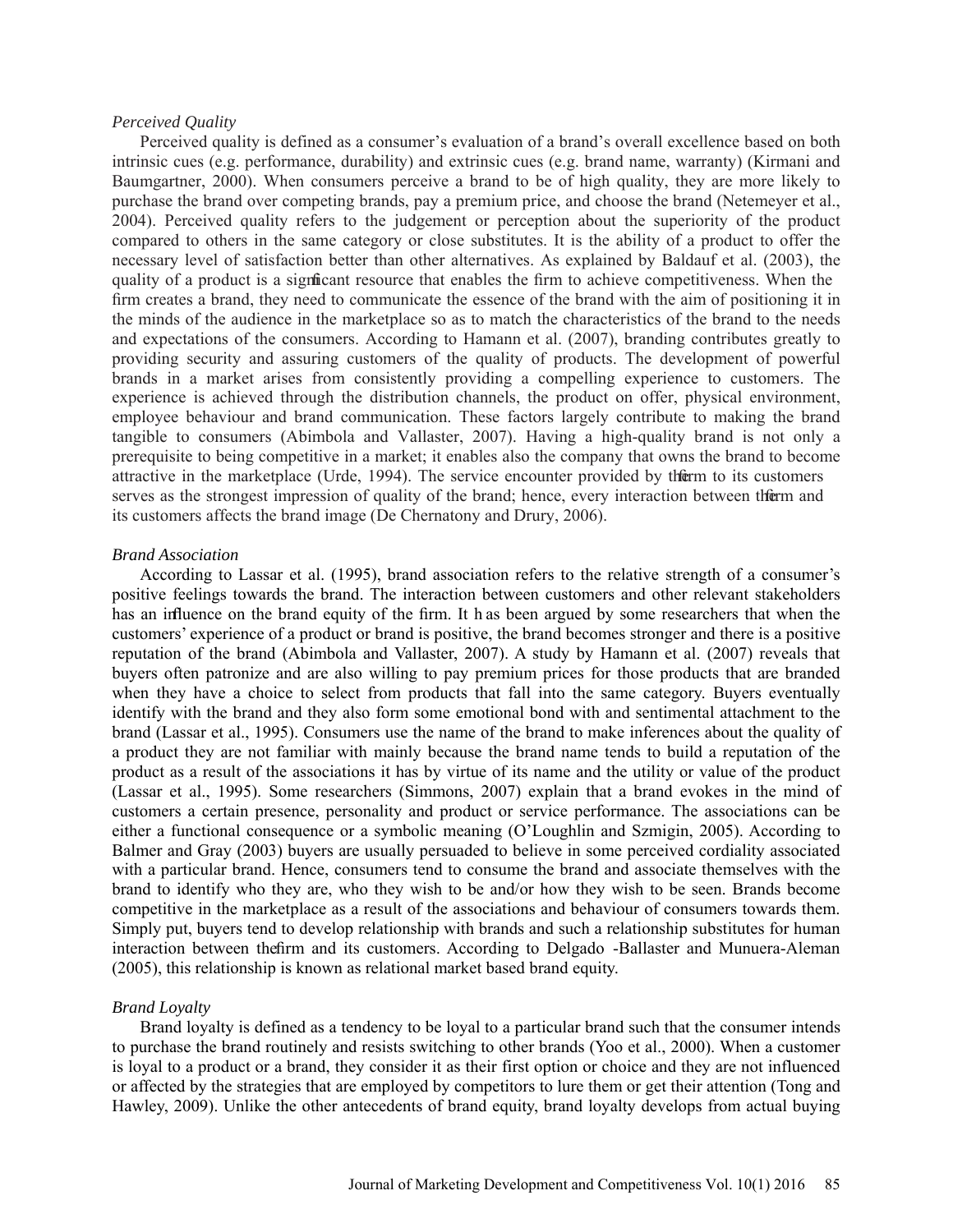and usage of the product or brand (Baldauf et al., 2003). It is often indicated by the favourable attitude of consumers towards a brand, demonstrated by repeated purchase of the brand over time (Urde, 1994).

Brand equity is influenced by the subjective evaluation of any direct (e.g. trial, usage) and indirect contact (e.g. advertising, word of mouth) with the brand (Delgado-Ballaster and Munuera-Aleman, 2005; Keller, 1993). Consequently, in order to achieve brand equity, it is important for firms to develop marketing strategies that not win only customers but also build trust and loyalty. Brand loyalty is an important characteristic of brands with high equity (Atilgan et al., 2005; Tong and Hawley, 2009; Aaker, 1991). When a firm succeeds in building loyalty in the marketplace for its products and services, it leads to certain marketing advantages. The marketing advantages include price premiums, market share and greater trade leverage and reduced marketing costs (Delgado-Ballaster and Munuera-Aleman, 2005)

#### **Firm Performance**

Since business performance is an important area, it attracts considerable amount of attention in marketing literature (Cavusgil and Zou, 1994; Morgan et al., 2002; O'Cass and Julian, 2003; Ogunmokun and Ng, 1999; Styles, 1998; Wong and Merrilees, 2005, 2007) and in the strategic management literature (Calantone and Knight, 2000; Chen and Hu, 2002; Pan and Chi, 1999; Prescott, 1986; Slevin and Covin, 1997). However, the construct has not been adequately developed and tested due to the conceptual and methodological problems (Keats, 1988; Lewin and Monton, 1986). Firm performance in the marketing literature has been rooted in the concept of microeconomics such as profit maximisation (Styles, 1998). Profit is said to be maximized when marginal revenue equals to or bigger than marginal cost. As a result, one of the streams of the marketing objectives is concerned with the measure of profit such as return on investment (ROI) and profit to sales ratios. Another stream has focused on the sales-driven measures such as sales growth and market share (Day and Wensley, 1988). These are referred to as objective measurements. In addition, marketing literature also shows that firms can have goals focused on competitor (Day and Wensley, 1988) or associated with geographic emphasis (Appiah-Adu, 1999; Beamish and Craig, 1993). These are generally referred to strategic objectives.

#### **RESEARCH METHODOLOGY**

#### **Sampling the Population**

The present study sampled managers and business owners as well as customers in the SME within two major cities (Accra and Tema) in Ghana. The sample was restricted to these two cities because that is where most of the SMEs are located in Ghana. The study can be seen as an exploratory, descriptive and quantitative research design. The main data collection method was primary in nature and involved information from SME owners and managers in various industries as well as customers. The reason for choosing SME owners and managers is that they are usually the custodians of business information and they hold control of the business and take key decisions regarding the daily activities of the business. The present study was also made up of customers because their inclusion is very important as the study aims to confirm the results from green orientations.

The study employed a semi-structured questionnaire with both open and close-ended questions. The population of study was made up of SMEs in Ghana as well as various consumers of SME products. Currently there is no comprehensive data on the specific number of SMEs operating in Ghana. However, this study used information available from a database provided by the Association of Ghana Industries (AGI) and the National Board for Small Scale Industries (NBSSI). The various categories of SMEs operation were in trade, agriculture and manufacturing. In all, 700 respondents participated in the study. This made of 298 owners/managers of SMEs, indicating a response rate of 41.7%, and 408 customers, indicating a response rate 58.3%. The sample size and the response rate are consistent with related studies (see Blankson and Cheng, 2005). In order to ensure that various sectors of SMEs were covered, stratified random sampling was used. However, a simple random sampling method was used in the selection of customers.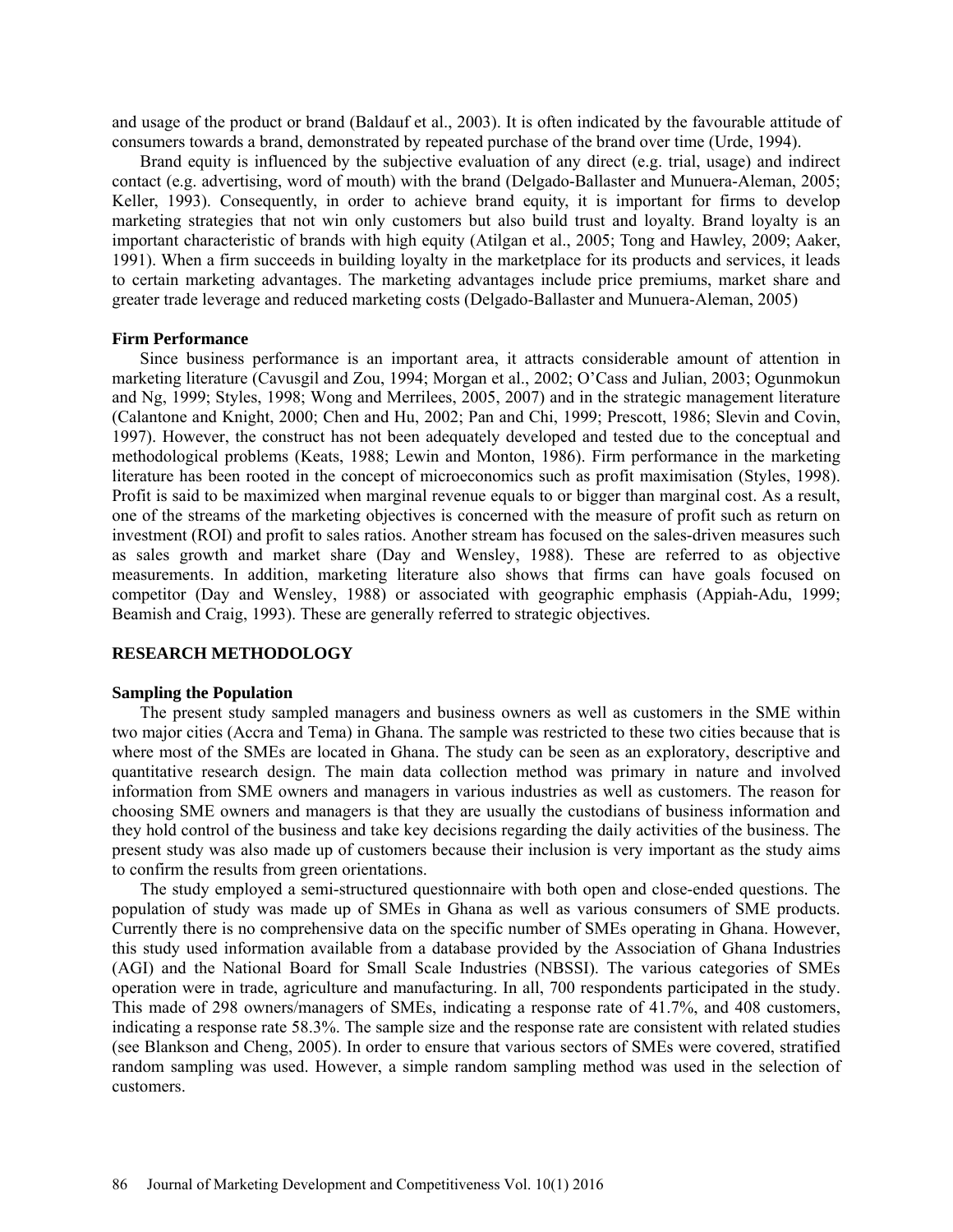#### **RESULTS AND DISCUSSIONS**

#### **Demographic Characteristics**

Table 1 shows that majority of SMEs are into trade. 56.0% ( $n = 392$ ) of the sample were into trading, 10.4% ( $n = 73$ ) were into agriculture and 33.6% ( $n = 235$ ) were into manufacturing. This results of the study confirms the dominance of trading as far as SMEs in Ghana are concerned. The result revealed majority of 88.4% ( $n = 619$ ) of SMEs traded in soft goods. This is not surprising because the hard goods are capital intensive and most SMEs do not have the financial resources to venture into such business in Ghana.

The result indicates that, the mean number of employees is approximately 47 with the standard deviation around this value being 14.42. According to Mensah (2004), Ghanaian SMEs employ between 6 and 99 workers. The sample is largely consistent with the literature's definition of SMEs in Ghana. Again, the results show that, the sampled SMEs have been in operation for approximately 15 years on the average. With a relatively wide standard deviation of 18.43, it can be observed that the SME sector is growing rapidly and the number of SMEs is increasing by day. Furthermore, the results show that, on the average, sales turnover annually keep increasing annually across SMEs. This means that the significance of the SMEs sector in the Ghanaian in terms of employment generation and income is strengthened.

| <b>Item/Statistic</b>    | <b>Frequency</b> | Percentage | <b>Mean</b> | <b>Std. Deviation</b> |
|--------------------------|------------------|------------|-------------|-----------------------|
| <b>Type of Business</b>  |                  |            |             |                       |
| Trade                    | 392              | 56.0       |             |                       |
| Agriculture              | 73               | 10.4       |             |                       |
| Manufacturing            | 235              | 33.6       |             |                       |
| <b>Total</b>             | 700              | 100.0      |             |                       |
| <b>Types of Goods</b>    |                  |            |             |                       |
| Soft                     | 619              | 88.4       |             |                       |
| Hard                     | 81               | 11.6       |             |                       |
| <b>Total</b>             | 700              | 100.0      |             |                       |
| Number of staff          |                  |            | 47.12       | 14.42                 |
| Years of operation       |                  |            | 15.09       | 18.43                 |
| Change in sales turnover |                  |            | 2.17        | 0.63                  |

# **TABLE 1 DEMOGRAPHIC CHARACTERISTICS**

#### **Construct Reliability and Validity**

To examine the reliability of the scales, the Cronbach's alpha test was used. Cronbach's alpha for all the construct was calculated and found to be 0.82 indicating satisfactory internal consistency reliability (Francis, 2001; Robinson et al., 1991). Content validity was achieved by having a comprehensive literature review and SME owners and managers opinions inputted in the survey. The critical ratios of all the items were found statistically significant at the  $0.05$  significance level, demonstrating strong convergent validity of the measurement level. The discriminant validity was examined by the method advocated by Fornell and Larcker (1981). Table 2 depicts the average variance extracted in exploratory factor analysis in pairs and the correlations of all the constructs. The results commed the discriminant validity of all the items.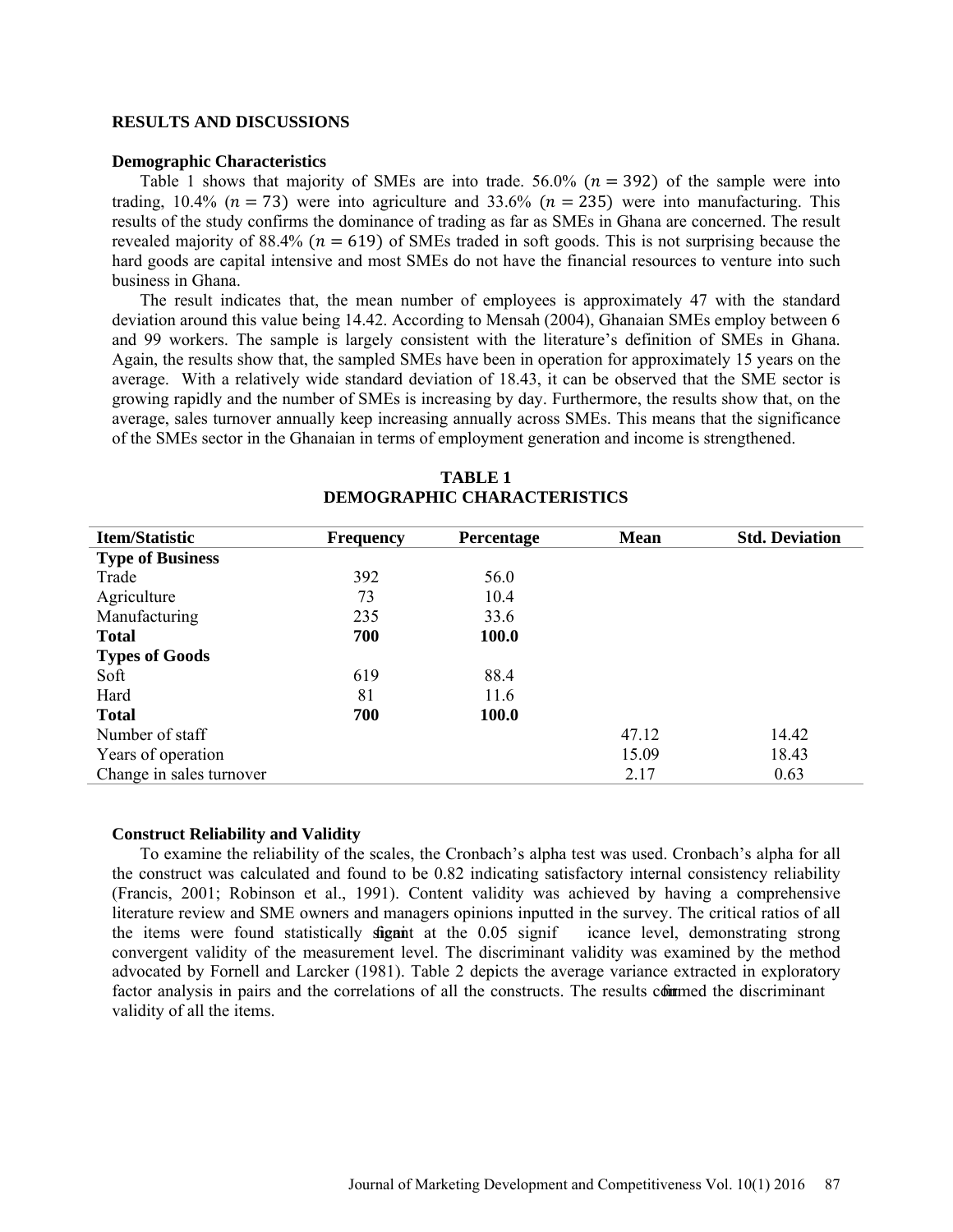### **TABLE 2 DISCRIMINANT VALID TEST USING AVERAGE VARIANCE EXTRACTED AND CORRELATION METHODS**

| <b>Constructs</b>     |          |          |          |          |          | 6        |
|-----------------------|----------|----------|----------|----------|----------|----------|
| Green orientation -1  | 1.00     | 82.0%    | 71.0%    | 66.0%    | $65.0\%$ | $61.0\%$ |
| Brand loyalty-2       | $0.21**$ | 1.00     | 69.0%    | 72.0%    | 74.0%    | 70.0%    |
| Perceived quality - 3 | $0.33**$ | $0.34**$ | 1.00     | 64.0%    | 69.0%    | 67.0%    |
| Brand awareness - 4   | $0.14**$ | $0.17*$  | $0.16**$ | 1.00     | 71 0\%   | 69.0%    |
| Brand association - 5 | $0.39**$ | $0.21**$ | $0.41**$ | $0.23**$ | 1.00     | 76.0%    |
| SME performance - 6   | $0.22**$ | $0.29**$ | $0.23**$ | $0.16*$  | $0.23**$ | 1.00     |

*Note:* 

*1. Upper and lower diagonals show average variance extracted results and correlations of the constructs respectively.*

2. *\*Correlation is significant at the 0.05 level (two-tailed); \*\*correlation is significant at the 0.01 level (twotailed)*

From Table 2 it can be seen that the green orientation level is significant and positively related to the performance of SMEs. The results of the study also indicates that the brand equity dimensions (brand loyalty, perceived quality, brand awareness and brand association) had a positive relationship with green orientation as well as the performance of SMEs. Hence, all the four hypothesis were all compared. This finding confirms the assertion by Baldauf et al. (2003) that the antecedents of brand equity have a positive relationship with the performance of firms.

Table 3 shows that there is a relatively low level of green orientation. This is characterised by the low levels associated with brand loyalty, perceived quality, brand awareness and brand association. The findings in Table 3 shows that when the green orientation is small, there is a lower attraction of loyalty from customers because of their small size (see, Hoek et al., 2003). Also, there is an increase in the green orientation level when brand loyalty increases (see, Atilgan et al., 2005). Furthermore, the study revealed that there was a low level of performance of SMEs in relation to competitors and sales turnover. However, the study recorded success with the introduction of new products.

|                                        | <b>Minimum</b> | <b>Maximum</b> | <b>Mean</b> | <b>SD</b> |
|----------------------------------------|----------------|----------------|-------------|-----------|
| Green orientation                      | 1.33           | 4.21           | 2.01        | 0.46      |
| Brand equity                           |                |                |             |           |
| <b>Brand loyalty</b>                   | 1.69           | 6.21           | 2.83        | 0.43      |
| Perceived quality                      | 1.23           | 5.11           | 2.71        | 0.43      |
| <b>Brand awareness</b>                 | 1.01           | 3.98           | 3.23        | 0.41      |
| Brand association                      | 1.21           | 3.99           | 3.07        | 0.32      |
| SME performance                        |                |                |             |           |
| New product success                    | 1.73           | 3.99           | 3.21        | 0.41      |
| Performance in relation to competitors | 1.02           | 3.36           | 1.62        | 0.43      |
| Sales turnover                         | 1.00           | 2.32           | 1.78        | 0.27      |

**TABLE 3 GREEN ORIENTATION, BRAND EQUITY AND PERFORMANCE OF SMES IN GHANA**

Table 4 presents the multiple regression analysis of the brand equity constructs and SME performance. SME performance formed the dependent variable, and model summary found that the brand equity constructs predict 25.0 % of SME performance variance, with an adjusted  $R^2$  of 0.250 and an  $R^2$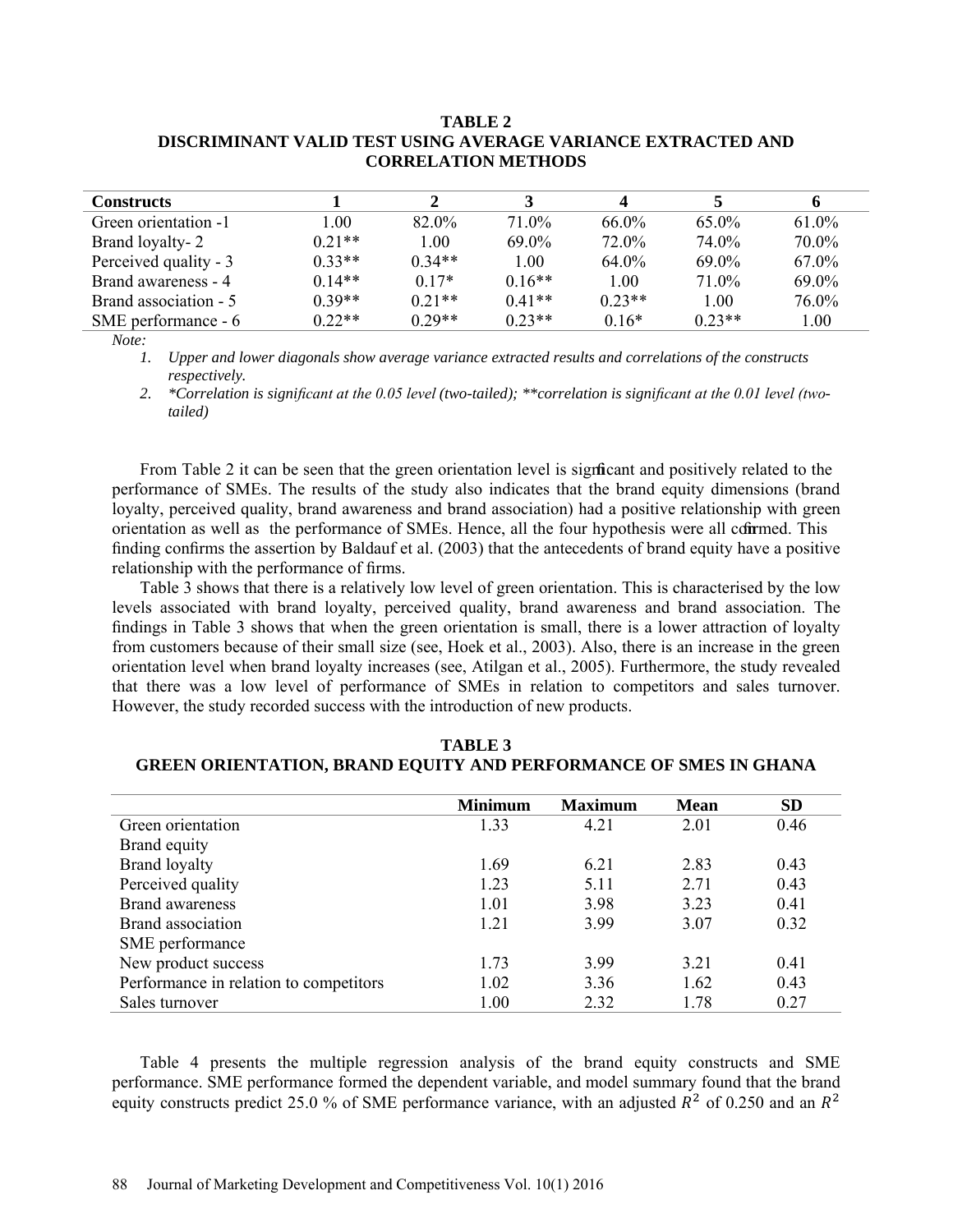of 0.257. The F change was 21.36 with a significant F change of 0.000. It results further indicated that there is a contribution of 21.3% of brand loyalty, 4.3% of brand awareness and 19.8% of brand association, which represents a significant change in the performance of SMEs; hence,  $H_{1a}$ ,  $H_{3c}$  and  $H_{4d}$ were confirmed. This means perceived quality was not found to be significant in predicting the performance of SMEs; hence,  $H_{2b}$  was not supported. The results from the analysis indicated that when brand loyalty is high, then there is a stronger effect of brand equity on the performance of SMEs; therefore, H6 was supported.

Furthermore, the result shows that the brand loyalty and brand association standard coficient were much higher compared to the standard coefici ent of perceived quality and brand awareness. This finding confirms the studies by researchers such as Atilgan et al. (2005), Baldauf et al. (2003) and Kayaman and Arasli (2007). The results of the study also confirms the research of Tong and Hawley (2009), which indicated that brand loyalty and brand association signitly influence brand equity and are key determining factors of strong brand equity and performance in SMEs. The strength of brand association in predicting SME performance also supports the assertion by Keller (1993) that brand image is a reflection of attributes of brand associations which are the factors that consumers keep in their memory and associate with the brand for the purpose of recall. Hence, apart from the known factors that contribute to SMEs' competitiveness, like price, personal contacts with customers and networking, personalised marketing and mass customisation, researchers such as Wood (2000) and Abimbola and Vallaster (2007) explain that SMEs can leverage the antecedents of brand equity to build or develop their competitiveness.

**TABLE 4 MULTIPLE REGRESSION MODEL OF BRAND EQUITY AND SME PERFORMANCE**

| Model                  | Un-standardized<br>coefficients |       | coefficients<br><b>Standardized coefficients</b> |       | <b>Significance</b> |
|------------------------|---------------------------------|-------|--------------------------------------------------|-------|---------------------|
|                        | B                               | SЕ    | Beta                                             |       |                     |
| (Constant)             | 1.014                           | 0.243 |                                                  | 3.133 | 0.000               |
| <b>Brand loyalty</b>   | 0.289                           | 0.112 | 0.213                                            | 2.234 | 0.000               |
| Perceived quality      | 0.006                           | 0.073 | 0.005                                            | 0.219 | 0.737               |
| <b>Brand awareness</b> | 0.049                           | 0.063 | 0.043                                            | 0.739 | 0.042               |
| Brand association      | 0.201                           | 0.069 | 0.198                                            | 3.461 | 0.021               |

From the results of the study, recommendations can be made to enable SMEs to develop appropriate strategies that will make them highly competitive on the market. Chen et al. (2006) found that the competitive advantage of the firm depends on both the green product and green process innovation. It has become necessary for managers and owners of SMEs to shift their attention and efforts towards building brand loyalty among consumers. Also, the level of green orientation and brand association should be strengthened. These variables will contribute to sustaining the brand equity of SMEs while signiantly influencing their performance. Moreover, these variables can be described as a prerequisite for business growth in the short run of operation and survival in the long run. However, the concentration on green orientation, brand association and brand loyalty does not necessarily mean that managers and owners of SMEs must downplay the significant effect of perceived quality and brand awareness. Previous studies (Myers, 2003; Keller, 2003; Wood, 2000; Baldauf et al., 2003), have indicated that, there is a high level of correlation and inter-connection among the antecedents of brand equity. These studies formulated and tested hypotheses and found a high level of association between green orientation, brand loyalty, perceived quality, brand association and brand awareness. According to Kayaman and Arasli (2007), brand awareness tends to create familiarity in the consumer's mind to consider the brand, while Aaker (1991) explains that the main attribute that triggers differentiation is perceived quality. Although this study did notfind a statistical prediction of the performance of SMEs by perceived quality, it does not mean that these construct of brand equity is irrelevant.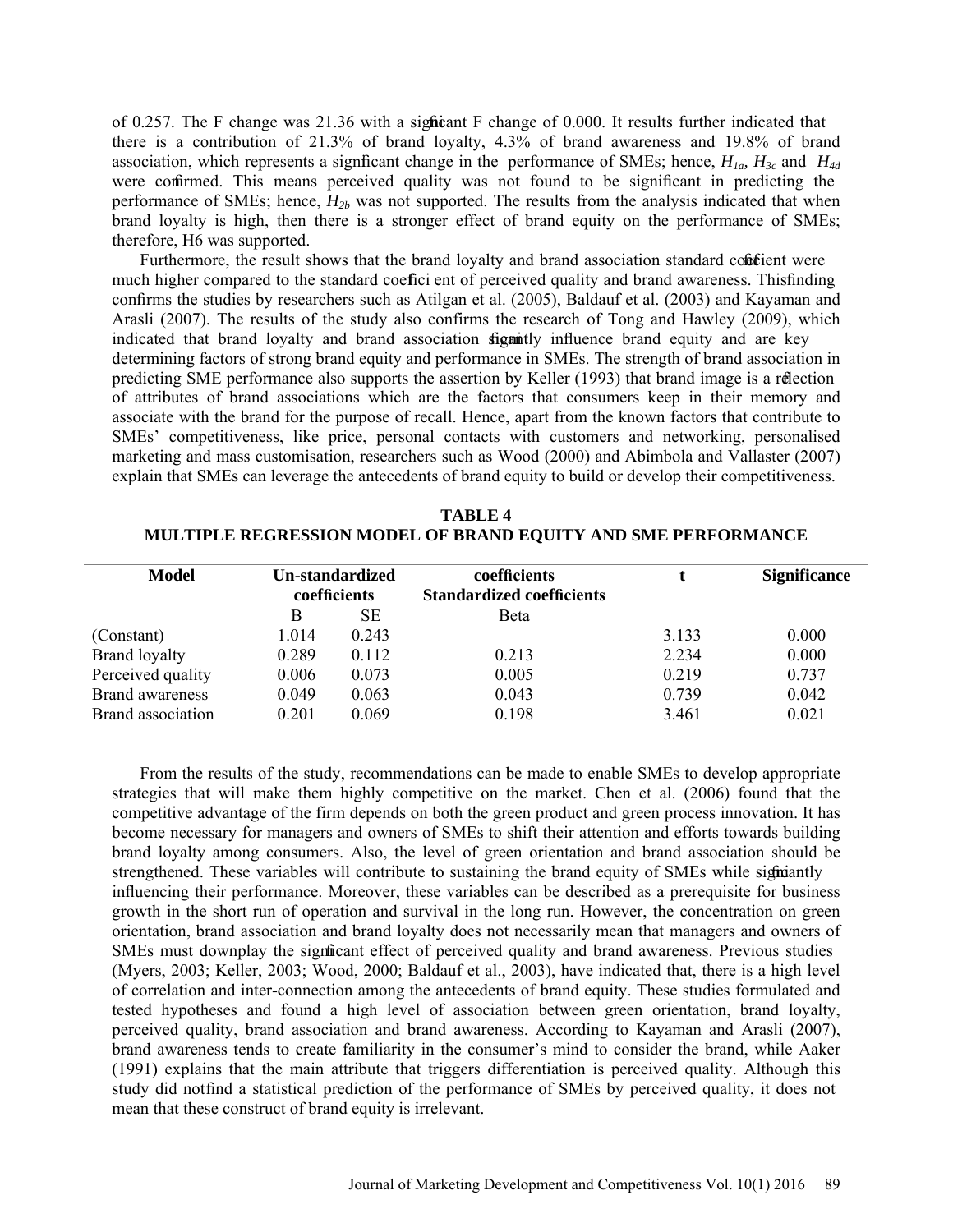Furthermore, the green orientation of a firm must reflect in it philosophy, the quality of green product and a performance pledge to customers to achieve brand equity. The function of a brand is to establish the status of the enterprise in the minds of consumers and to create awareness of the brand on the market. Additionally, SMEs need to exercise caution when they have to choose a medium or variable to build their competitiveness. This is due to the fact that, building a green orientation and developing brand equity is quite expensive since resources are limited in supply and existence of insuient marketing budgets of SMEs making it a difficult task to achieve. It will be beneficial to develop strategies with a combination of green orientation and all the antecedents of brand equity. However, SMEs are required to focus on a particular aspect of green orientation and brand equity constructs that they can effectively manipulate in order to stay in the market competition. This study recommends the building of brand loyalty among consumers in the market.

# **CONCLUSIONS**

The study concludes that the performance of SMEs and brand equity are high when there is high brand loyalty among customers. The role played by brand management in a firm's performance in general and SMEs in particular cannot be over emphasised. Developing and implementing brand equity, the creativity and innovation of the entrepreneur is indispensable. Building strong brand equity is a more complex activity which takes time. Although finance ial resources is a major determinant of brand equity building, it is recommended that SMEs explore and make full use of their unique trademarks, effectively and efficiently using limited resources and strengthening their core values will gradually build up their brands.

### **LIMITATION AND SUGGESTIONS FOR FURTHER RESEARCH**

Future research could examine the extent of prediction by the antecedents of brand equity in both SMEs and large enterprises. Also, it would be useful to study major decision-making factors when building a green orientation in both small and large enterprises. Furthermore, future studies could focus on variations across industries with regard to the impact of green orientation on the performance of firms. Industries such as services, manufacturing and trade could be investigated to find the predictive power of the antecedents of brand equity. The study is limited to only two cities in the Greater Accra region of Ghana. Future studies needs to be done if the results are to be expanded to other cities in the Country in light of the regional gaps in green orientation and brand equity

#### **REFERENCE**

- Aaker, D. (1991). Measuring Brand Equity: Capitalizing on the Value of a Brand Name, The Free Press, New York, NY.
- Abimbola, T. and Kocak, A. (2007). "Brand, organizational identity and reputation: SMEs as expressive organizations, a resource based perspective", *International Journal of Qualitative Market Research*, Vol. 10 No. 4, pp. 416-430.
- Appiah-Adu, K. (1999). "The impact of marketing mix decisions on performance: a study of foreign and domestic firms in a liberalized economy", *Journal of Global Marketing*, Vol. 13 No. 2, pp. 7-30.
- Asamoah, E. S. (2014). "Customer based brand equity (CBBE) and the competitive performance of SMEs in Ghana", *Journal of Small Business and Enterprise Development*, Vol. 21 Iss 1 pp. 117 - 131
- Atilgan, E., Aksoy, S. & Akinci, S. (2005). "Determinants of brand equity: a verification approach in the beverage industry in Turkey", *Marketing Intelligence & Planning*, Vol. 23 No. 3, pp. 237-248.
- Ayyagari, M., Thorsten, B., Demirguc-Kunt, A. (2007). Small and medium enterprises across the globe. *Small Bus. Econ*. 29, 415-434.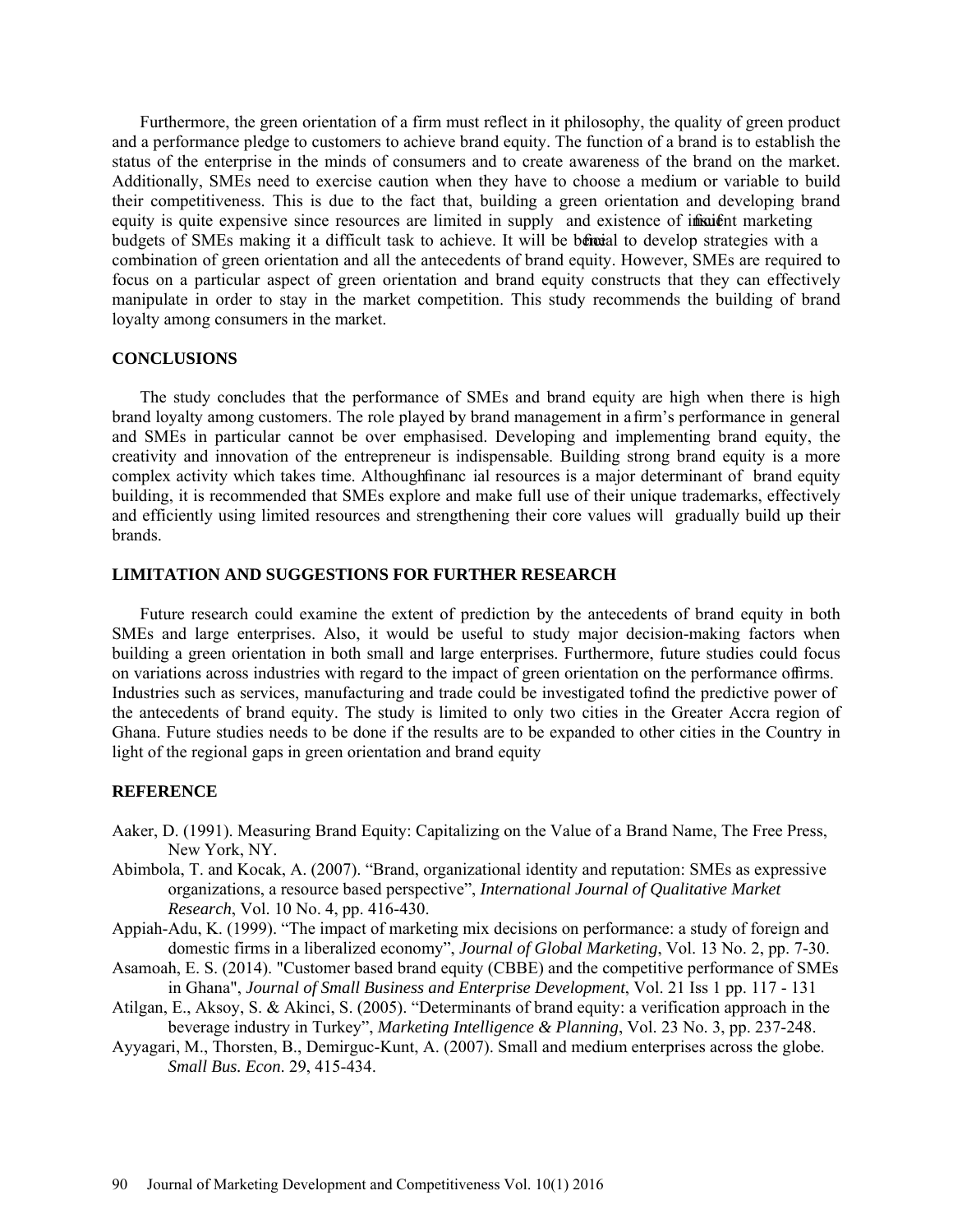- Baldauf, A., Cravens, K.S. & Binder, G. (2003). "Performance consequences of brand equity management evidence from organizations in the value chain", *Journal of Product and Brand Management*, Vol. 12 No. 4, pp. 220-236.
- Balmer, J.M.T. & Gray, E.R. (2003), "Corporate brands: what are they? What of them?", *European Journal of Marketing*, Vol. 37 Nos 7/8, pp. 972-997.
- Banerjee, S.B. (2003), "Corporate environmentalism: antecedents and influence of industry type", *Journal of Marketing*, Vol. 67, pp. 106-22
- Beamish, P.W. & Craig, R. (1993), "The performance characteristics of Canadian versus UK exporters in small and medium-sized firms", *Management International Review*, Vol. 33 No. 2, pp. 121-37.
- Berent-braun, L. M. U. M. M., Jeurissen, R. J. M., & Wit, G. De. (2012). Beyond Size : Predicting Engagement in Environmental Management Practices of Dutch SMEs, *Journal of Business Ethics*, Vol. 109 Iss.4 pp. 411–429.
- Bos-Brouwers, H., (2010). Corporate sustainability and innovation in SMEs: evidence of themes and activities in practice. Bus. Strat. Environ. 19, 417-435
- Cavusgil, S.T. & Zou, S. (1994). "Marketing strategy performance relationship: an investigation of the empirical link in export market ventures", *Journal of Marketing*, Vol. 58 No. 1, pp. 1-21.
- Charter, M. (1992). Green Marketing A Responsible Approach to Business, Greenleaf Publishing, Sheffield.
- Cretu, A.E. & Brodie, R.J. (2007). "The influence of brand image and company reputation where manufacturers market to small firms: a customer value perspective", *Industrial Marketing Management*, Vol. 36 No. 2, pp. 230-40
- Cusack, P. and Perrett, T. (2006). "The EU RoHS directive and its implications for the plastics industry", *Plastics, Additives and Compounding*, Vol. 8 No. 3, pp. 46-9.
- Day, G.S. & Wensley, R. (1988). "Assessing advantage: a framework for diagnosing competitive superiority",*Journal of Marketing*, Vol. 52 No. 2, pp. 1-20
- De Chernatony, L. & Drury, S. (2006). "The effects of service brand extensions on corporate image: an empirical model", *European Journal of Marketing*, Vol. 40 Nos 1/2, pp. 174-197.
- Del Brío, J., & Junquera, B., (2003). A review of the literature on environmental inno- vation management in SMEs: implications for public policies. Technov. 23, 939-948.
- Delgado-Ballaster, E. & Munuera-Aleman, J.L. (2005). "Does brand trust matter to brand equity?", *Journal of Product & Brand Management*, Vol. 14 No. 3, pp. 187-196.
- Fraj-Andre's, E., Martinez-Salinas, E. & Matute-Vallejo, J. (2008). "A multidimensional approach to the influence of environmental marketing and orientation on the firm's organizational performance", *Journal of Business Ethics*, Vol. 88 No. 2, pp. 263-86.
- Grant, J. (2008). "Green marketing", Strategic Direction, Vol. 24 No. 6, pp. 25-7.
- Hamann, D., William, R.L. Jr & Omar, M. (2007). "Branding strategy and consumer high-technology product", *Journal of Product & Brand Management*, Vol. 16 No. 2, pp. 98-111.
- Hansen, E.G.,& Klewitz, J., (2012a). Publicly mediated inter-organizational networks: a solution for sustainability-oriented innovation in SMEs? In: Wagner, M. (Ed.), Entrepreneurship, Innovation and Sustainability. Greenleaf, Sheffield, UK, pp. pp. 255-278
- Jung, H., Yuri, J., Haejung, L., Heesoon, K., & Jung, H. J. (2014). Impacts of country images on luxury fashion brand: facilitating with the brand resonance model, *Journal of Fashion Marketing and Management*, Vol. 18 Iss 2 pp. 187 - 205
- Keats, B. (1988). "The vertical construct validity of business economic performance measures", *The Journal of Applied Behavioural Science*, Vol. 24 No. 2, pp. 151-60.
- Kirmani, A.& Baumgartner, H. (2000). "Reference points used in quality and value judgments", Marketing Letters, Vol. 11 No. 4, pp. 229-34
- Larson, A., (2000). Sustainable innovation through an entrepreneurship lens. Business Strategy Environment. 9, 304-317.
- Lassar, W., Mittal, B. & Sharma, A. (1995). "Measuring customer based brand equity", *Journal of Consumer Marketing*, Vol. 12 No. 4, pp. 11-19.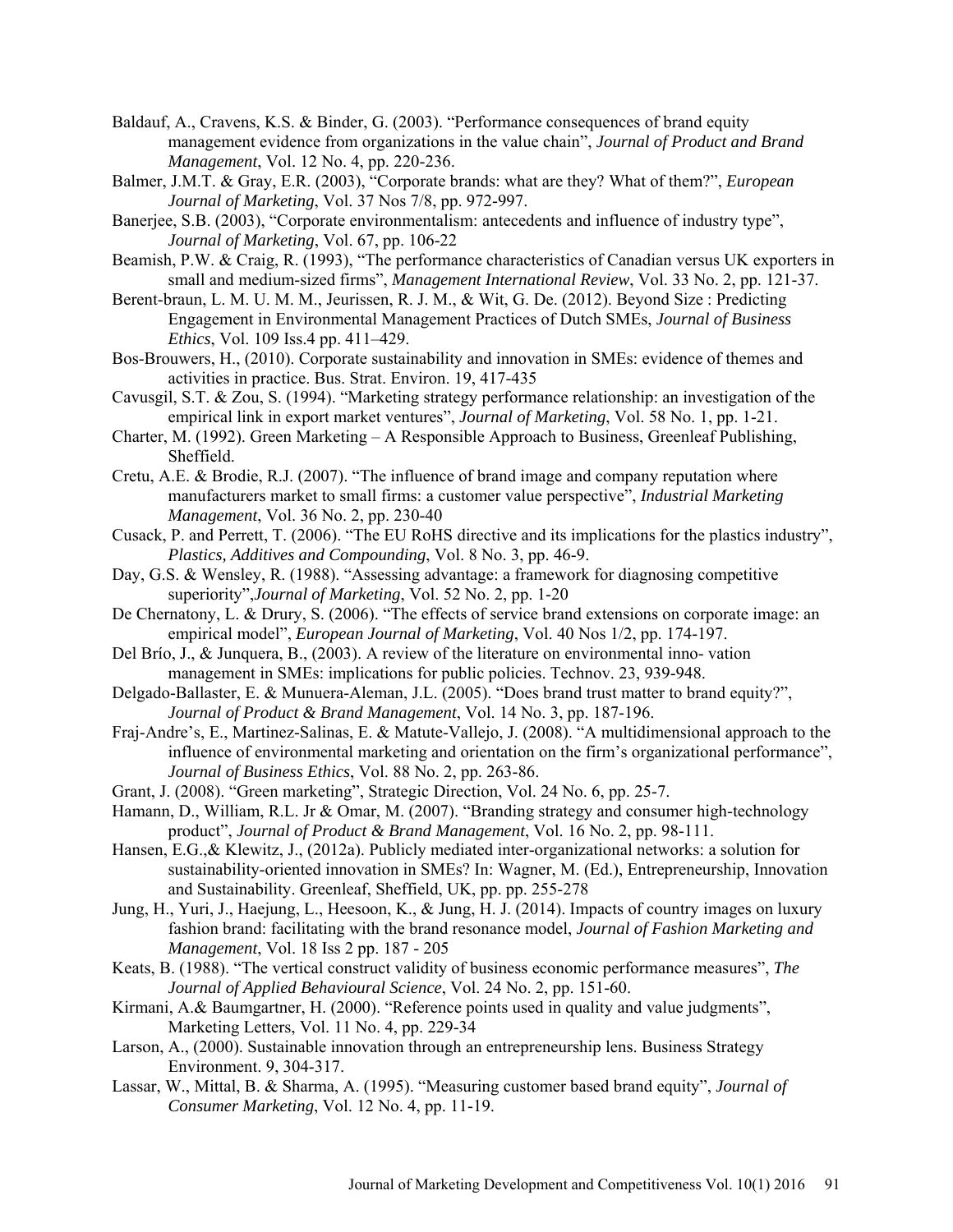- Lee, K-H. (2008). "Corporate environmental management and practices of SMEs: the case of Korean manufacturing industry", *Journal of Sustainable Management*, Vol. 8 No. 1, pp. 73-86.
- Mahmoud, M. A. (2011). Market Orientation and Business Performance among SMEs in Ghana, *International Business Research 4*(1), 241–251
- Mensah, S. (2004). "A Review of SME Financing Schemes in Ghana", *A Presentation at the UNIDO Regional Workshop of Financing SMEs*, Accra, Ghana, March 15-16.
- Miles, M.P. & Covin, J.G. (2000). "Environmental marketing: a source of reputational, competitive, and financial advantage", *Journal of Business Ethics*, Vol. 23 No. 3, pp. 299-311.
- Moore, S. & Manring, S. (2009). "Strategy development in small and medium sized enterprises for sustainability and increased value creation", *Journal of Cleaner Production*, Vol. 17 No. 2, pp. 276-82
- Morgan, N.A., Clark, B.H. & Gooner, R. (2002). "Marketing productivity, marketing audits, and systems for marketing performance assessment integrating multiple perspectives", *Journal of Business Research*, Vol. 55 No. 5, pp. 363-75.
- Mourad, M. & Ahmed, E., Y., S., (2012). Perception of green brand in an emerging innovative market", European Journal of Innovation Management, Vol. 15 Iss 4 pp. 514 - 537
- Nawrocka, D. (2008). "Environmental supply chain management, ISO 14001 and RoHS. How are small companies in the electronics sector managing?", Corporate Social Responsibility and Environmental Management, Vol. 15 No. 6, pp. 349-60
- Noci, G. & Verganti, R. (1999). "Managing green product innovation in small firms", *R&D Management*, Vol. 29 No. 1, pp. 3-15.
- Netemeyer, R.G., Krishnan, B., Pullig, C., Wang, G., Yagci, M., Dean, D., Ricks, J. & Wirth, F. (2004). "Developing and validating measures of facets of customer-based brand equity", *Journal of Business Research*, Vol. 57 No. 2, pp. 209-24
- O'Cass, A. & Julian, C. (2003)."Examining firm and environmental influences on export marketing mix strategy and export performance of Australian exporters", *European Journal of Marketing*, Vol. 37 No. 3, pp. 366-84.
- Ogunmokun, G.O. & Ng, S. (1999). "Environmental scanning practices and export performance in international marketing: a study of Australian exporters", *International Journal of Management*, Vol. 16 No. 1, pp. 9-20.
- Oliver, R.L. (1997). Satisfaction: A Behavioral Perspective on the Consumer, McGraw-Hill, New York, NY.
- O'Loughlin, D. & Szmigin, I. (2005). "Customer perspectives on the role and importance of branding in Irish retail financial services", *International Journal of Bank Marketing*, Vol. 23 No. 1, pp. 8-2
- Ottman, J. (1998). "Innovative marketers give new products the green light", *Marketing News*, Vol. 32 No. 7, p. 10.
- Ottman, J. (2008). "The five simple rules of green marketing", Design Management Review, Vol. 19 No. 4, pp. 65-9.
- Pan, Y. & Chi, P.S.K. (1999). "Financial performance and survival of multinational corporations in China", Strategic Management Journal, Vol. 20 No. 4, pp. 359-74.
- Pappu, R., Quester, P. G., & Cooksey, R. W. (2005). Consumer-based brand equity : improving the measurement – empirical evidence.
- Polonsky, M.J. & Rosenberger, P.J. III (2001). "Reevaluating green marketing: a strategic approach", *Business Horizons*, September-October, pp. 21-30
- Pujari, D., Wright, G. & Peattie, K. (2003). "Green and competitive. Influences on environmental new product development performance", *Journal of Business Research*, Vol. 56 No. 8, pp. 657-71.
- Prescott, J.E. (1986). "Environments as moderators of the relationship between strategy and performance", *Academy of Management Journal*, Vol. 29 No. 2, pp. 329-46.
- Ruyter, K. & Bloemer, J. (1999). "Customer loyalty in extended service settings", *International Journal of Service Industry Management*, Vol. 10 No. 3, pp. 320-36